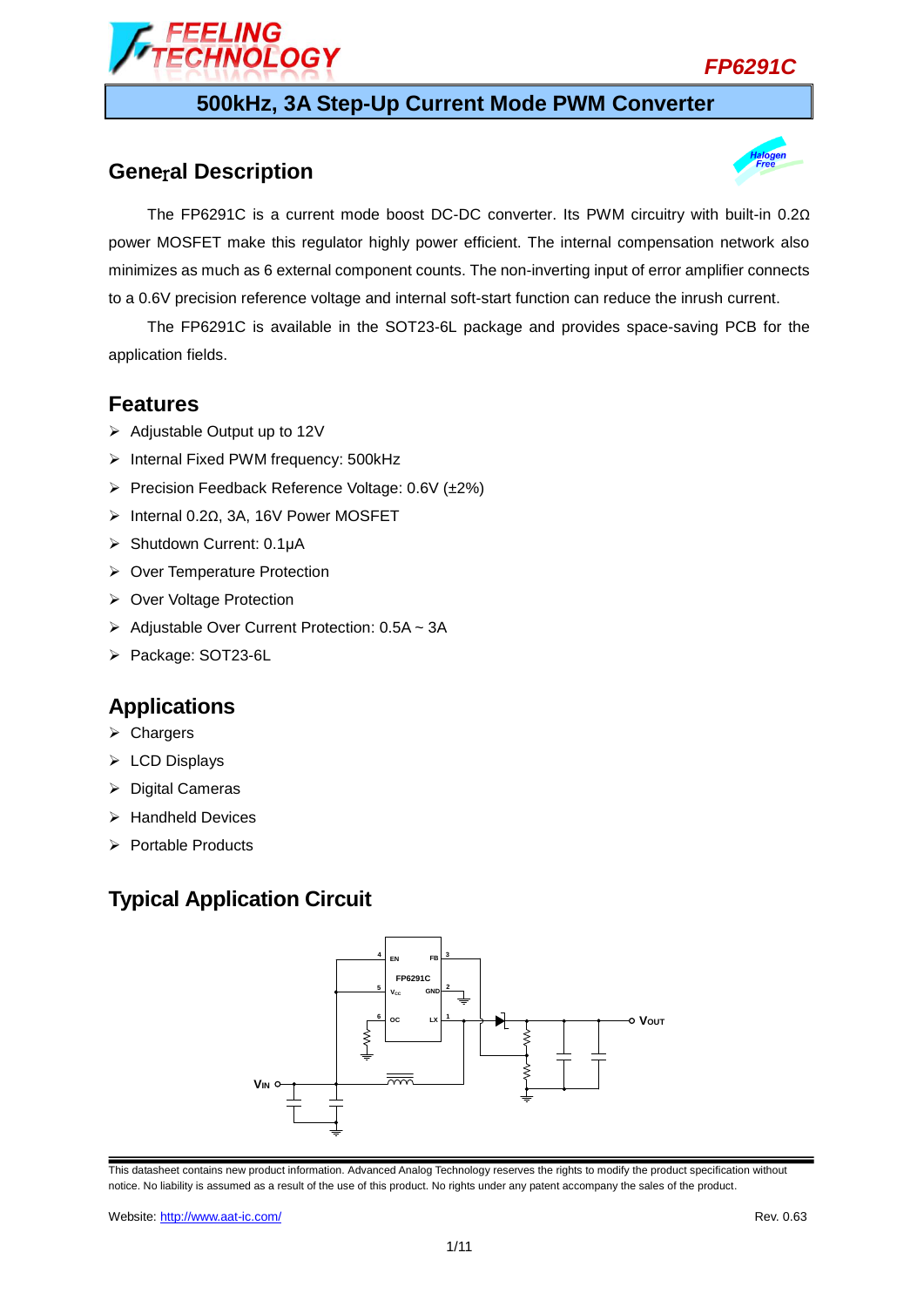



## **Function Block Diagram**



## **Pin Descriptions**

**SOT23-6L**



| <b>Name</b> | No. | 1/O | <b>Description</b>                     |  |
|-------------|-----|-----|----------------------------------------|--|
| LX.         |     | O   | <b>Power Switch Output</b>             |  |
| <b>GND</b>  | 2   | Р   | <b>IC Ground</b>                       |  |
| FB          | 3   |     | <b>Error Amplifier Inverting Input</b> |  |
| EN          | 4   |     | Enable Control (Active High)           |  |
| Vcc         | 5   | P   | <b>IC Power Supply</b>                 |  |
| ОC          | 6   |     | Adjustable Current Limit               |  |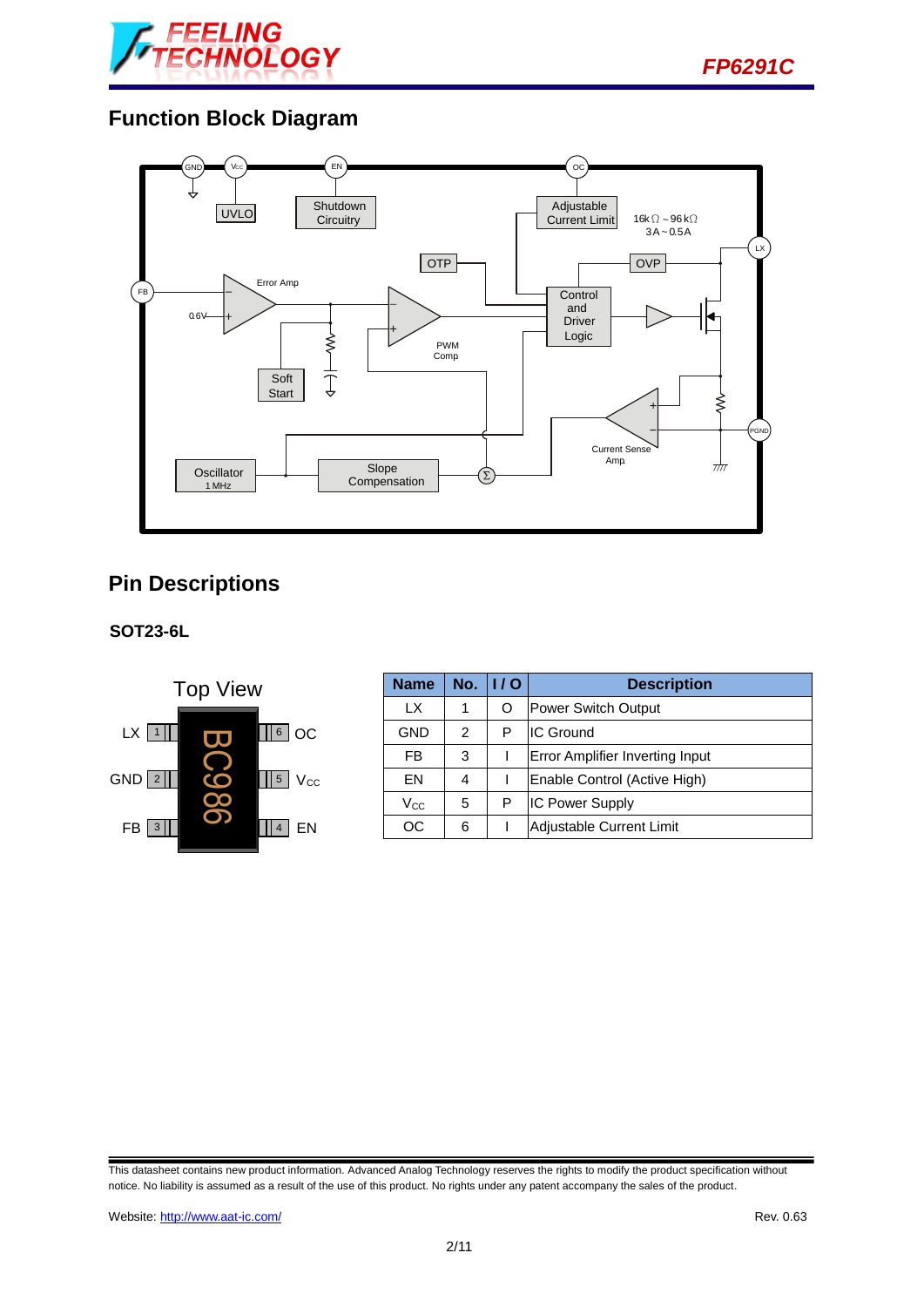

*FP6291C*

**Marking Information SOT23-6L**



**Lot Number**: Wafer lot number's last two digits

For Example:  $132360TB \rightarrow 86$ 

Year: Production year's last digit

**Part Number Code**: Part number identification code for this product. It should be always "BC".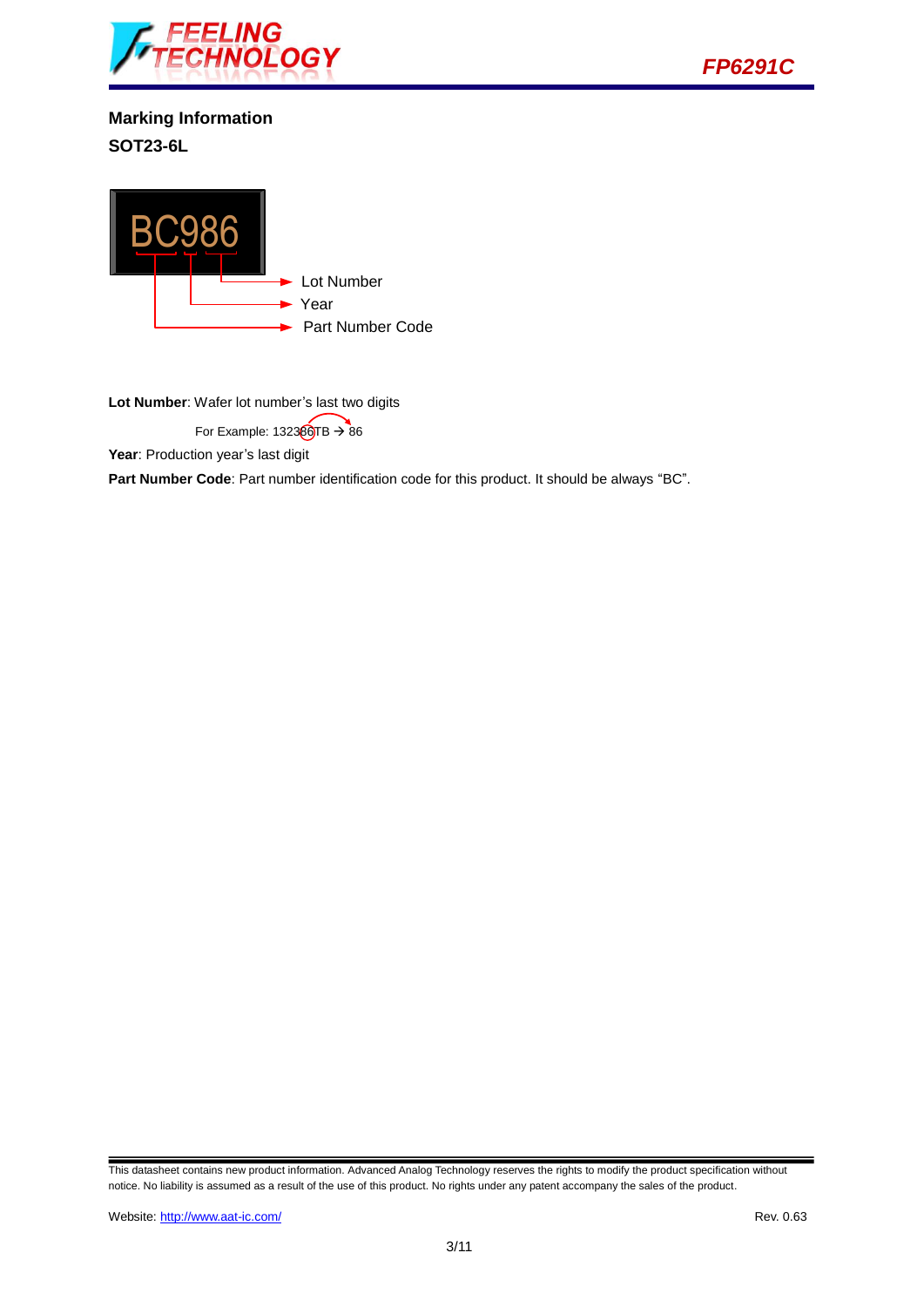

## **Ordering Information**

| <b>Part Number</b> |    | <b>Code   Operating Temperature  </b> | Package  | <b>MOQ</b> | <b>Description</b> |
|--------------------|----|---------------------------------------|----------|------------|--------------------|
| IFP6291CLR-G1      | ВC | $-40^{\circ}$ C ~ 85 $^{\circ}$ C     | SOT23-6L | 3000EA     | Tape & Reel        |

### **Absolute Maximum Ratings**

| <b>Parameter</b>             | <b>Symbol</b> | <b>Conditions</b>          | Min.     | Typ. | Max.   | <b>Unit</b>     |
|------------------------------|---------------|----------------------------|----------|------|--------|-----------------|
| Supply Voltage               | $V_{\rm CC}$  |                            | 0        |      | 6      | V               |
| LX Voltage                   | $V_{LX}$      |                            | 0        |      | 16     | V               |
| <b>EN,FB Voltage</b>         |               |                            | $\Omega$ |      | 6      | V               |
| Power Dissipation            | $P_D$         | SOT23-6L $@T_A=25^\circ C$ |          |      | 455    | mW              |
| Thermal Resistance (Note1)   | $\theta_{JA}$ | SOT23-6L                   |          |      | $+220$ | $\degree$ C / W |
| Junction Temperature         | TJ            |                            |          |      | $+150$ | $^{\circ}$ C    |
| <b>Operating Temperature</b> | $T_{OP}$      |                            | $-40$    |      | $+85$  | $^{\circ}$ C    |
| Storage Temperature          | $T_{ST}$      |                            | -65      |      | $+150$ | $^{\circ}C$     |
| Lead Temperature             |               | (soldering, 10 sec)        |          |      | $+260$ | $^{\circ}$ C    |

#### **Note1:**

 $\theta_{JA}$  is measured in the natural convection at  $T_A=25^{\circ}C$  on a low effective thermal conductivity test board of JEDEC 51-3 thermal measurement standard.





This datasheet contains new product information. Advanced Analog Technology reserves the rights to modify the product specification without notice. No liability is assumed as a result of the use of this product. No rights under any patent accompany the sales of the product.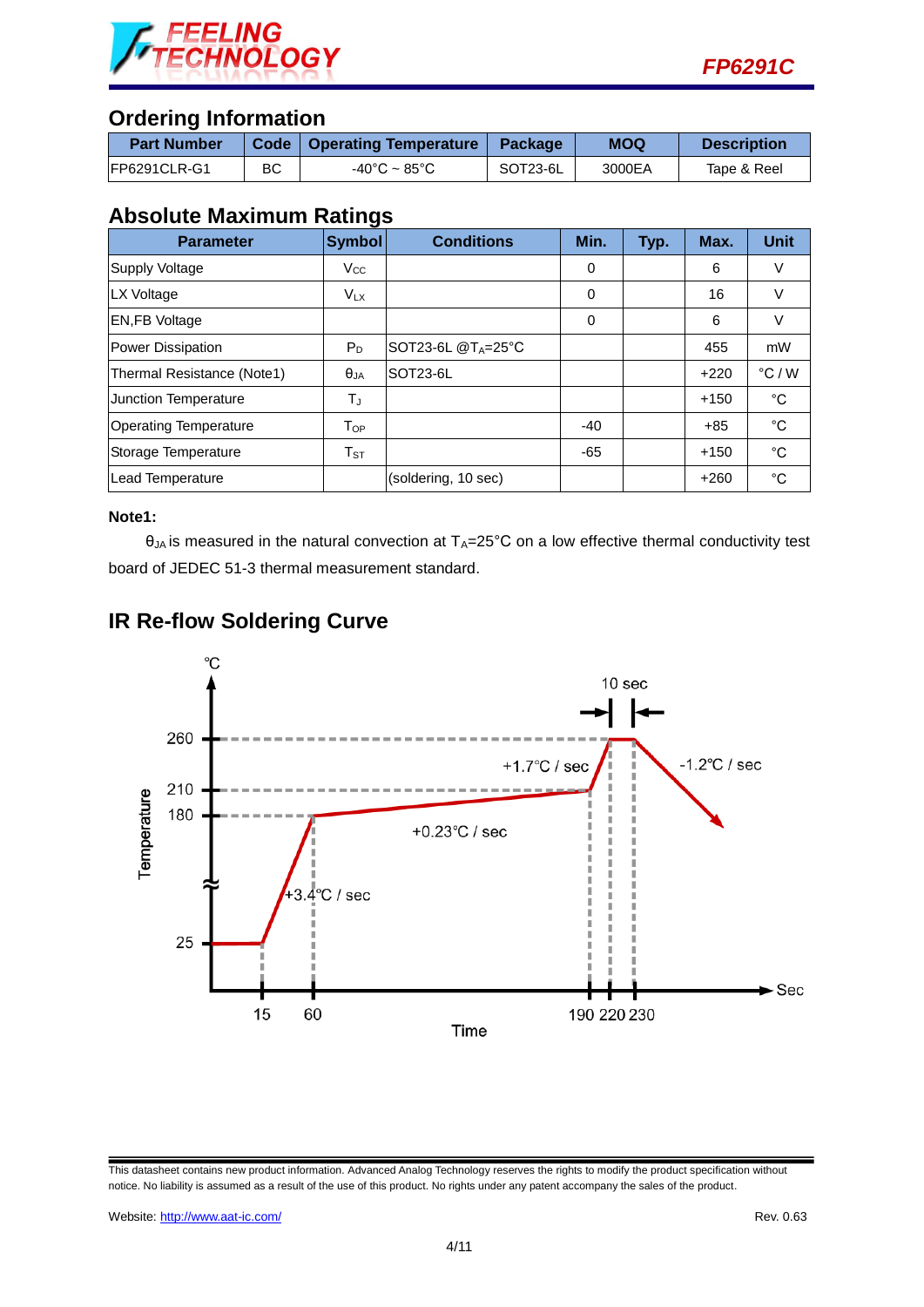



## **Recommended Operating Conditions**

| <b>Parameter</b>                   | ∣Svmbol l | <b>Conditions</b>   | Min. | Typ. | Max. | Unit   |
|------------------------------------|-----------|---------------------|------|------|------|--------|
| Supply Voltage                     | Vın       |                     | 2.6  |      | 5.5  |        |
| <b>Operating Temperature Range</b> | ΙA.       | Ambient Temperature | -40  |      | +85  | $\sim$ |

# **DC** Electrical Characteristics (V<sub>CC</sub>=3.3V, T<sub>A</sub>=25°C, unless otherwise specified)

| <b>Parameter</b>              | <b>Symbol</b>     | <b>Conditions</b>                                     | Min.  | Typ.   | Max.  | <b>Unit</b> |  |
|-------------------------------|-------------------|-------------------------------------------------------|-------|--------|-------|-------------|--|
| <b>System Supply Input</b>    |                   |                                                       |       |        |       |             |  |
| Input Supply Range            | $V_{\rm CC}$      |                                                       | 2.6   |        | 5.5   | $\vee$      |  |
| Under Voltage Lockout         | VUVLO             |                                                       |       | 2.2    |       | $\vee$      |  |
| <b>UVLO Hysteresis</b>        |                   |                                                       |       | 0.1    |       | $\vee$      |  |
| Quiescent Current             | $_{\rm lcc}$      | VFB=0.66V, No switching                               |       | 0.19   |       | mA          |  |
| <b>Average Supply Current</b> | $_{\rm lcc}$      | V <sub>FB</sub> =0.55V, Switching                     |       | 2.84   |       | mA          |  |
| Shutdown Supply Current       | $I_{\rm CC}$      | $V_{EN} = GND$                                        |       | 0.1    |       | μA          |  |
| <b>Oscillator</b>             |                   |                                                       |       |        |       |             |  |
| <b>Operation Frequency</b>    | Fosc              | $VFB=1.0V$                                            | 400   | 500    | 600   | kHz         |  |
| Frequency Change with Voltage |                   | $\triangle$ f / $\triangle$ V $ V_{CC}=2.6$ V to 5.5V |       | 5      |       | %           |  |
| Maximum Duty Cycle            | T <sub>DUTY</sub> |                                                       |       | 90     |       | %           |  |
| <b>Reference Voltage</b>      |                   |                                                       |       |        |       |             |  |
| Reference Voltage             | $V_{REF}$         |                                                       | 0.588 | 0.6    | 0.612 | $\vee$      |  |
| Line Regulation               |                   | $V_{CC} = 2.6V - 5.5V$                                |       | 0.2    |       | % / V       |  |
| <b>Enable Control</b>         |                   |                                                       |       |        |       |             |  |
| Enable Voltage                | $V_{EN}$          |                                                       | 0.96  |        |       | V           |  |
| Shutdown Voltage              | $V_{EN}$          |                                                       |       |        | 0.6   | V           |  |
| <b>MOSFET</b>                 |                   |                                                       |       |        |       |             |  |
| On Resistance of Driver       | $R_{DS(ON)}$      | $I_{LX}=2A$                                           |       | 0.2    |       | Ω           |  |
| <b>Protection</b>             |                   |                                                       |       |        |       |             |  |
| <b>OCP Current</b>            | $I_{OCP}$         |                                                       |       | 3      |       | A           |  |
| Adjustable OCP Current        | $I_{OCP}$         | With External Resistor:<br>16k~96k                    | 0.5   |        | 3     | A           |  |
| <b>OTP Temperature</b>        | TOTP              |                                                       |       | $+150$ |       | $^{\circ}C$ |  |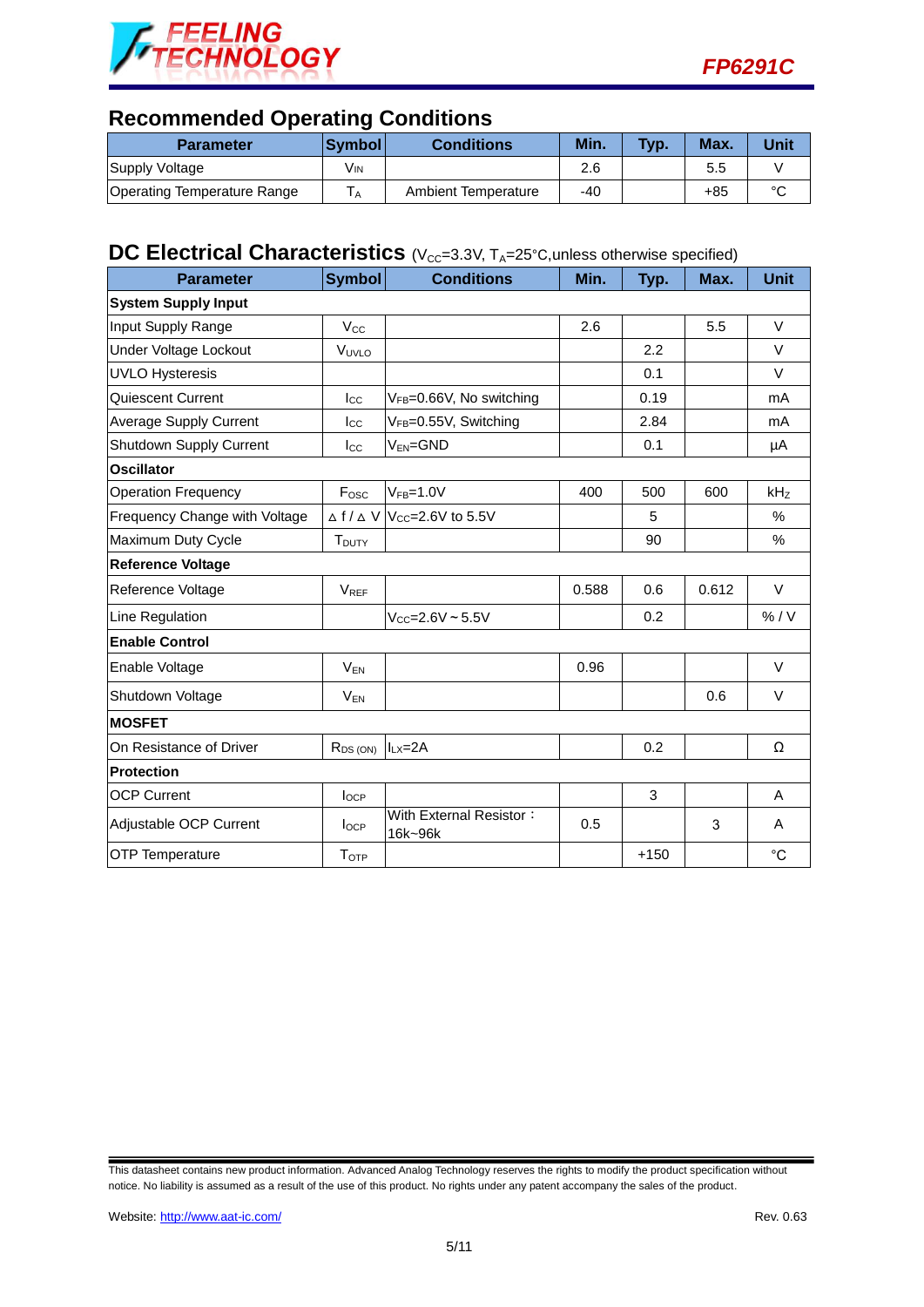

**Typical Operating Characteristics (VCC=3V, VOUT=5V, TA= 25°C, unless otherwise noted)**



This datasheet contains new product information. Advanced Analog Technology reserves the rights to modify the product specification without notice. No liability is assumed as a result of the use of this product. No rights under any patent accompany the sales of the product.

*FP6291C*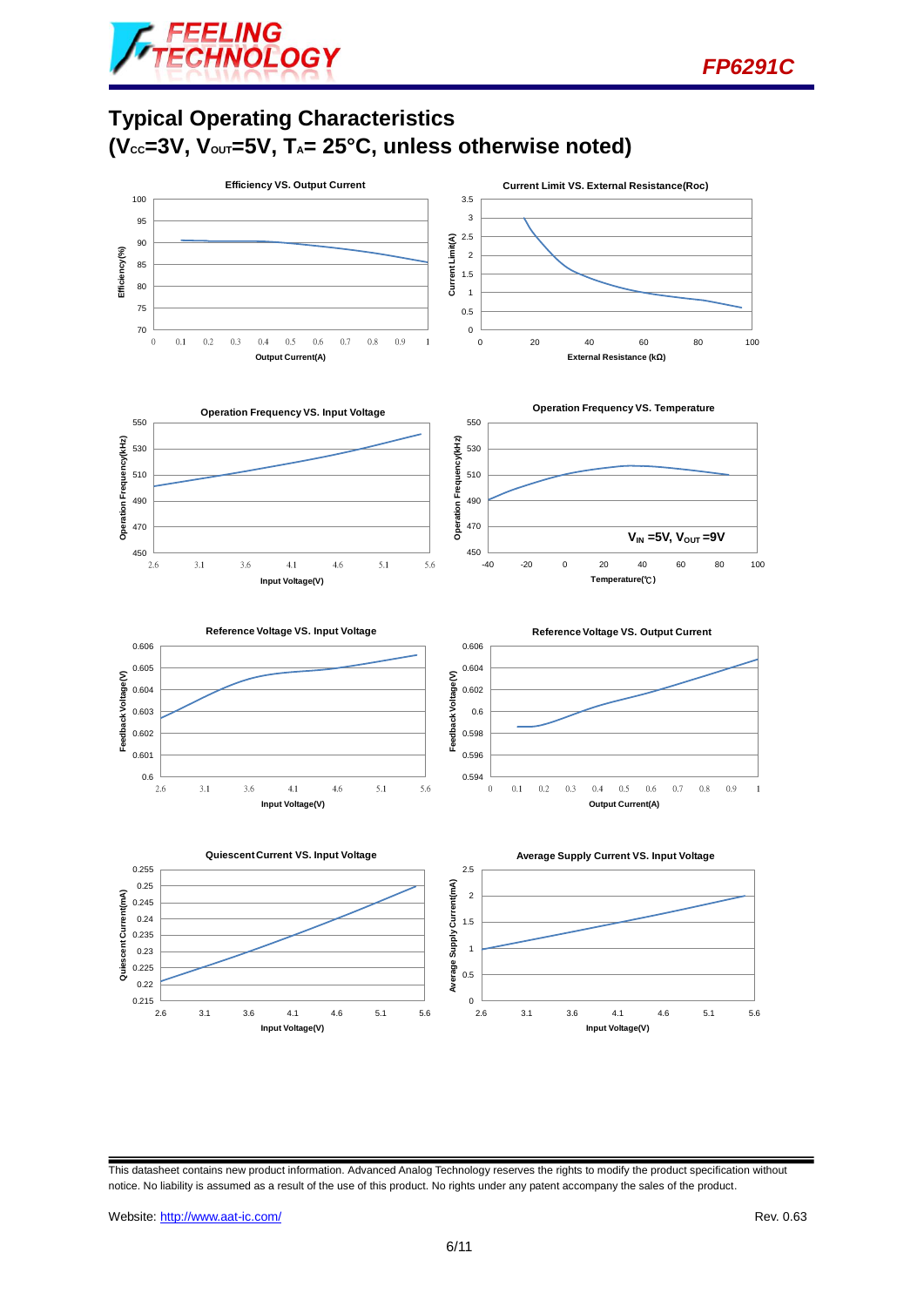

## **Function Description**

#### **Operation**

The FP6291C is a current mode boost converter. The constant switching frequency is 500kHz and operates with pulse width modulation (PWM). Build-in 16V / 3A MOSFET provides a high output voltage. The control loop architecture is peak current mode control; therefore slope compensation circuit is added to the current signal to allow stable operation for duty cycles larger than 50%.

#### **Soft Start Function**

Soft start circuitry is integrated into FP6291C to avoid inrush current during power on. After the IC is enabled, the output of error amplifier is clamped by the internal soft-start function, which causes PWM pulse width increasing slowly and thus reducing input surge current.

#### **Current Limit Program**

A resistor between OC and GND pin programs peak switch current. The resistor value should be between 16k and 96k. The current limit will be set from 3A to 0.5A. Keep traces at this pin as short as possible. Do not put capacitance at this pin. To set the over current trip point according to the following equation:

$$
I_{OCP} = \frac{48000}{R3}
$$

#### **Over Temperature Protection (OTP)**

FP6291C will turn off the power MOSFET automatically when the internal junction temperature is over 150°C. The power MOSFET wake up when the junction temperature drops 30°C under the OTP threshold temperature.

#### **Over Voltage Protection (OVP)**

In some condition, the resistive divider may be unconnected, which will cause PWM signal to operate with maximum duty cycle and output voltage is boosted higher and higher. The power MOSFET will be turned off immediately, when the output voltage exceeds the OVP threshold level. The FP6291C's OVP threshold is 16V.

This datasheet contains new product information. Advanced Analog Technology reserves the rights to modify the product specification without notice. No liability is assumed as a result of the use of this product. No rights under any patent accompany the sales of the product.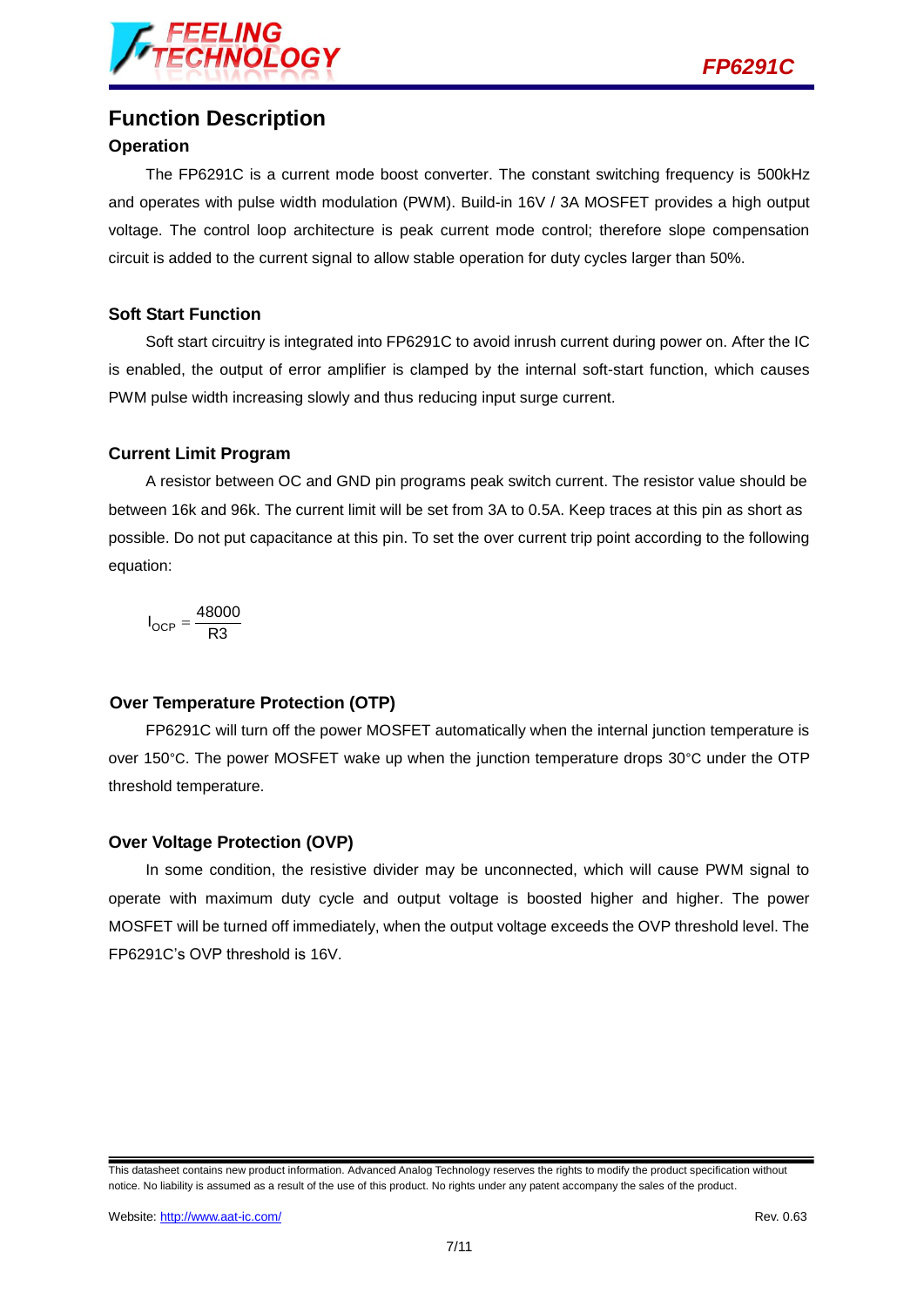

## **Application Information**

#### **Inductor Selection**

Inductance value is decided based on different condition. 3.3uH to 4.7µH inductor value is recommended for general application circuit. There are three important inductor specifications, DC resistance, saturation current and core loss. Low DC resistance has better power efficiency. Also, it avoid inductor saturation which will cause circuit system unstable and lower core loss at 500KHz.

#### **Capacitor Selection**

The output capacitor is required to maintain the DC voltage. Low ESR capacitors are preferred to reduce the output voltage ripple. Ceramic capacitor of X5R and X7R are recommended, which have low equivalent series resistance (ESR) and wider operation temperature range.

#### **Diode Selection**

Schottky diodes with fast recovery times and low forward voltages are recommended. Ensure the diode average and peak current rating exceed the average output current and peak inductor current. In addition, the diode's reverse breakdown voltage must exceed the output voltage.

#### **Output Voltage Programming**

The output voltage is set by a resistive voltage divider from the output voltage to FB. The output voltage is:

$$
V_{OUT} = 0.6V \left(1 + \frac{R1}{R2}\right)
$$

#### **Layout Considerations**

- 1. The power traces, consisting of the GND trace, the LX trace and the  $V_{CC}$  trace should be kept short, direct and wide.
- 2. LX、L and D switching node, wide and short trace to reduce EMI.
- 3. Place C<sub>IN</sub> near V<sub>CC</sub> pin as closely as possible to maintain input voltage steady and filter out the pulsing input current.
- 4. The resistive divider R1and R2 must be connected to FB pin directly as closely as possible.
- 5. FB is a sensitive node. Please keep it away from switching node, LX.
- 6. The GND of the IC,  $C_{IN}$  and  $C_{OUT}$  should be connected close together directly to a ground plane.

This datasheet contains new product information. Advanced Analog Technology reserves the rights to modify the product specification without notice. No liability is assumed as a result of the use of this product. No rights under any patent accompany the sales of the product.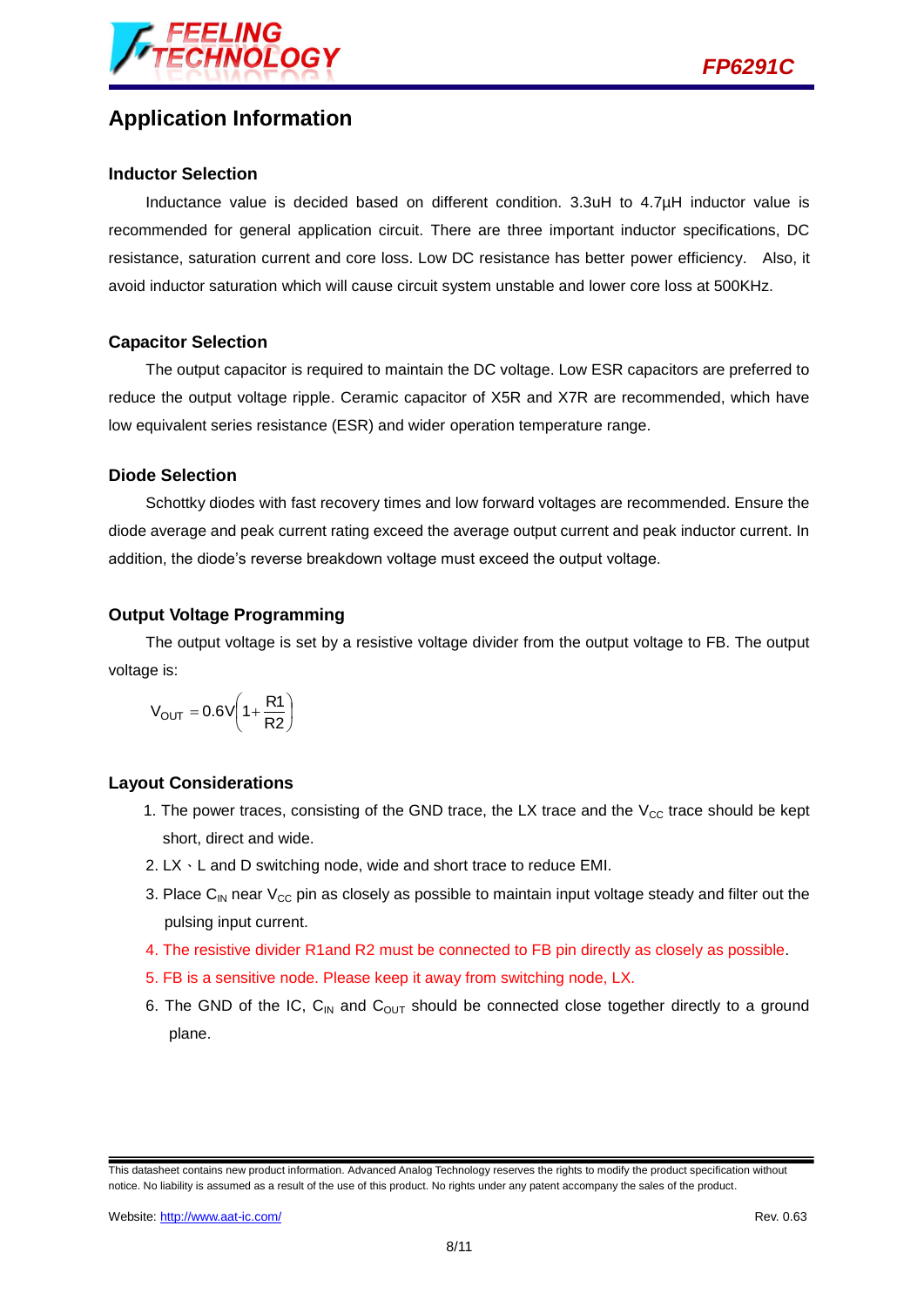





Suggested Layout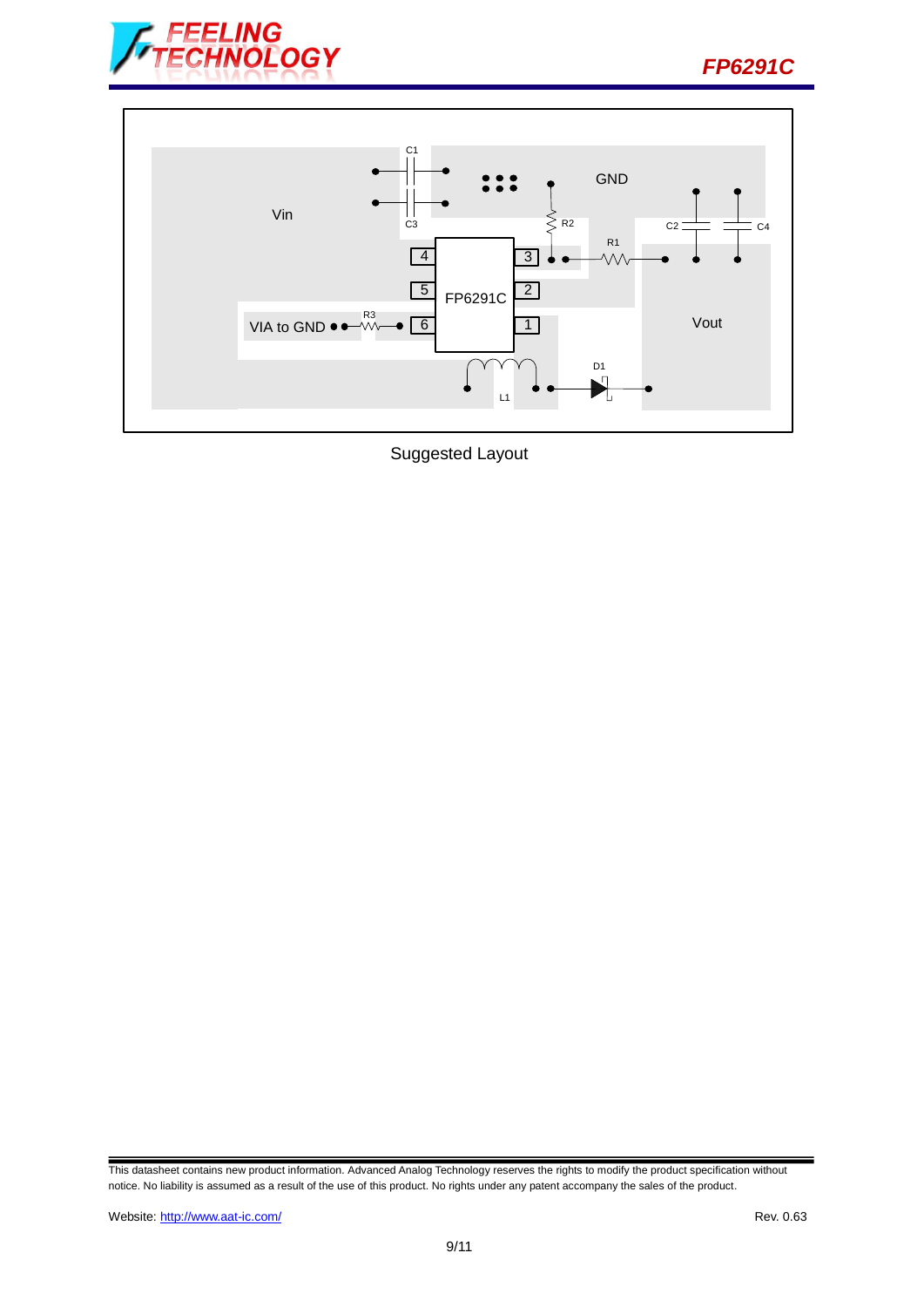

# **Typical Application**



#### **Note:**

- 1. Don't pull the Vout back to the FP6291C's Vcc pin. When the system receives the noise, it will lead to Vout ripple too high and over the absolute maximum rating of the Vcc pin.
- 2. EN voltage must be less than or equal to  $V_{CC}$  voltage.